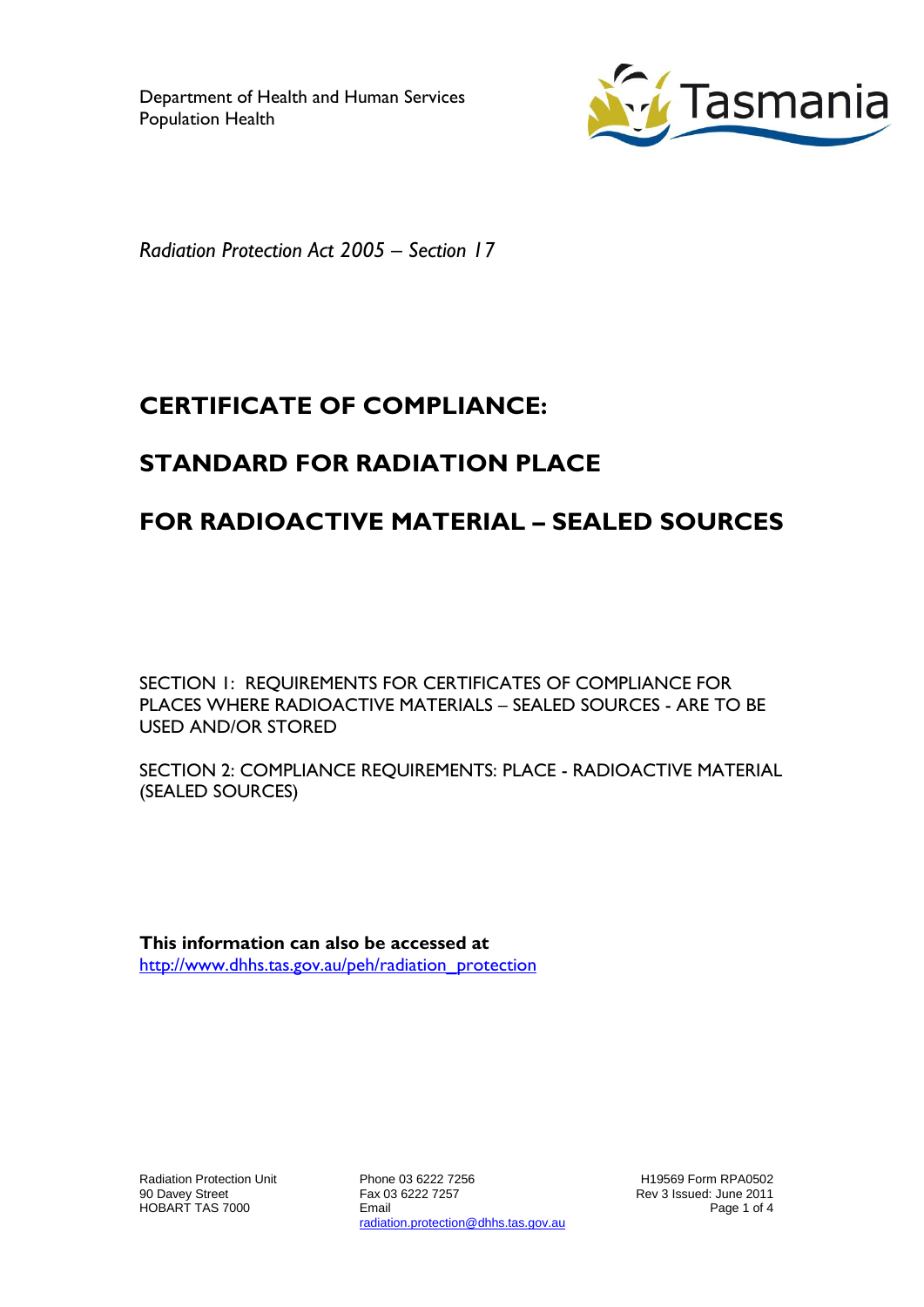## **Section 1 –** REQUIREMENTS FOR CERTIFICATES OF COMPLIANCE FOR PLACES WHERE RADIOACTIVE MATERIALS – SEALED SOURCES - ARE TO BE USED AND/OR STORED.

**This Standard is to be used when assessing a place where radioactive material, in the form of a sealed source, is to be used and/or stored.**

**A "place" is defined in the Radiation Protection Act 2005 as including "vacant land, premises and a vehicle".**

**"premises" is further defined as including**

- **(a) a building or structure; and**
- **(b) land on which a building or structure is situated; and**
- **(c) a part of any such building, structure or land.**

**"vehicle" is defined as meaning anything used for transporting any thing or person by land, water or air.**

**In order for a certificate of compliance to be issued the Place must be shown to fully comply with the requirements in Section 2.**

*Note: There are separate standards for a nuclear medicine facility and a laboratory in which unsealed radioactive materials are used and/or stored and for a place where radioactive materials are used for HDR brachytherapy.*

**Section 2 –** Compliance requirements: Place - Radioactive materials (sealed sources)

#### **1. Protection of people from radiation exposure when the radioactive material is in storage**

A place where any radioactive material is usually or primarily stored must –

- be firmly constructed of durable materials; and
- be able to resist fire and unauthorised entry; and
- not be in an area that allows unrestricted access to the public; and
- be kept locked, except if the radioactive material is being put into storage or removed from storage; and
- when a sealed source is in the store, have a clear sign, in accordance with AS 1319:1994, on the outside of the place incorporating the word "caution" or "warning" and a symbol warning of the radiation hazard contained in the place. The sign must clearly identify the purpose for which the store is used and appropriately advise all persons who may enter it, including firefighting personnel. The sign must also contain contact details for the appropriate Radiation Safety Officer; and

Phone 03 6222 7256 Fax 03 6222 7257 Email radiation.protection@dhhs.tas.gov.au

H19569 Form RPA0502 Rev 3 Issued: June 2011 Page 2 of 4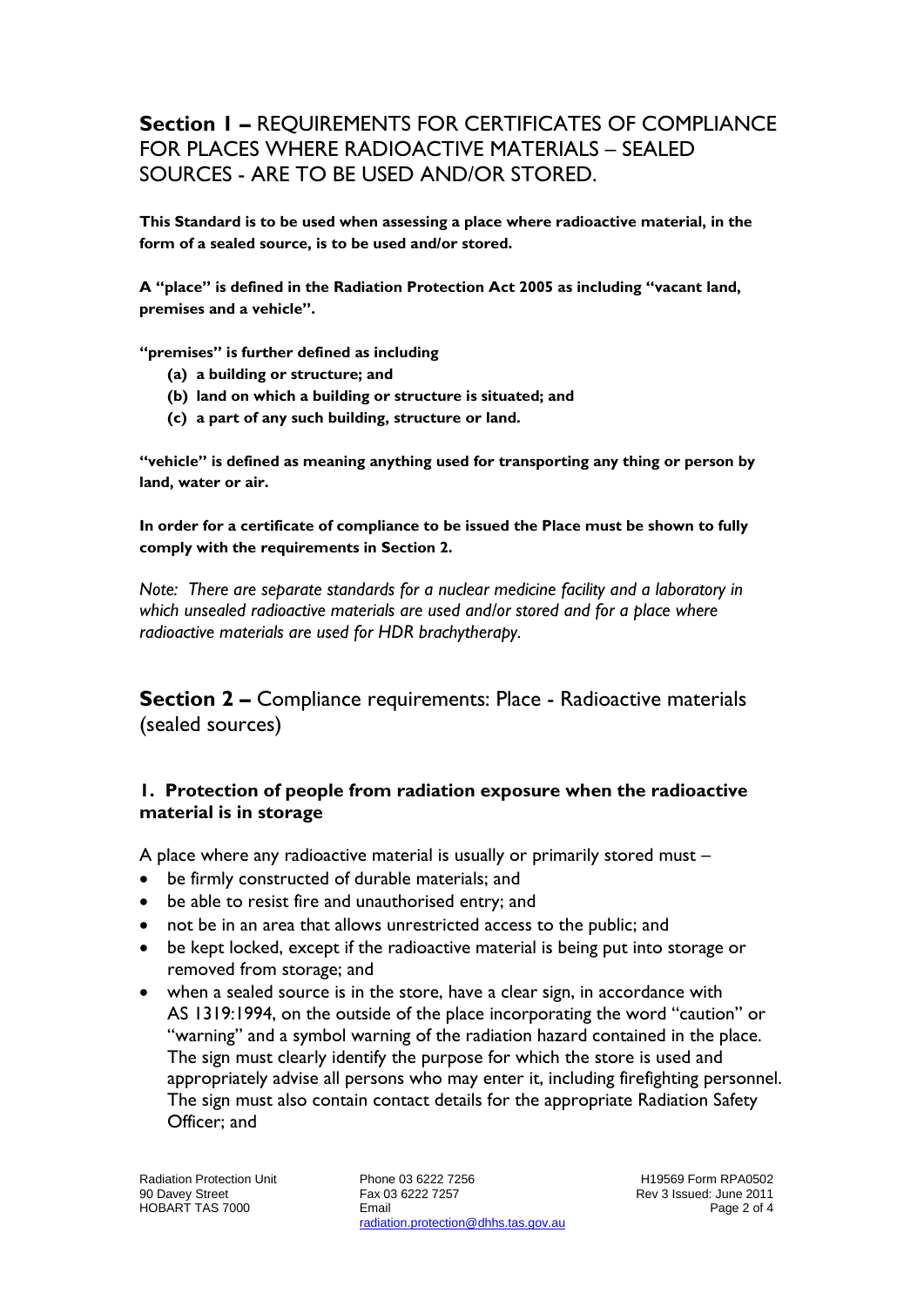- be so located and designed with sufficient shielding that no member of the public would receive a radiation dose of more than 20 microsieverts in any four-week period due to the storage of the radioactive material in that place. (Occupancy factors (NCRP report  $147'$ ) may be taken into account when assessing compliance with this criterion.) This includes areas on the same floor level as the room or area or structure in which the radioactive material is stored and on levels above and below this room or area or structure, if applicable; and
- be so located and designed with sufficient shielding that the radiation levels at any accessible place outside the store do not result in an ambient dose equivalent rate or directional dose equivalent rate, as appropriate, exceeding 10 microsieverts per hour; and
- be so located and designed with sufficient shielding that no occupationally exposed person will receive a radiation dose in excess of the appropriate limit specified in Regulation 9 of the *Radiation Protection Regulations 2006* "Dose limits for occupational exposure of persons"; and
- be so located that the resultant radiation exposure rate in any area accessible to occupationally exposed people is as low as reasonably achievable; and
- not be situated near to explosives, combustible or corrosive materials, photographic or X-ray film, areas that are subject to flooding, or other natural or manmade hazards. However, if the store cannot be guaranteed against accidental flooding from such causes as burst water pipes or leaking roofs, provision shall be made for all materials to be stored above floor level and an automatically operated sump and pump system installed with sufficient output capacity to counteract any conceivable flooding; and
- if the store is likely to hold any volatile radio nuclides in the sealed sources, an air extraction system must be installed which can be switched on from outside before a person enters the store; and *Note: The point of discharge for the extraction system should be well away from any occupied area and remote from any air conditioning intake. An extraction system that is automatically switched on by the opening of the door should be considered.*
- not be used for other purposes; and
- if unsealed radioactive materials are to be stored in the same place, the place must comply with the design requirements of AS/NZS 2982.1:1997; and
- the inside of the store must be of such materials and so designed as to allow for easy decontamination; and
- if the radioactive materials stored or used at the place are to be used for industrial radiography, the place must comply with relevant parts (from 4.1, 4.2, 6.1, 6.2, 6.3) of the *Code of practice for the safe use of industrial radiography equipment (1989)* published by the NHMRC under the *National Health and Medical Research Council Act 1992* of the Commonwealth, as in force immediately before its rescission by the NHMRC.

<sup>1</sup> NCRP Report No. 147 "Structural shielding design for medical x-ray imaging facilities" 2004, published by the National Council on Radiation Protection and Measurement, Bethesda, Maryland

 $\overline{a}$